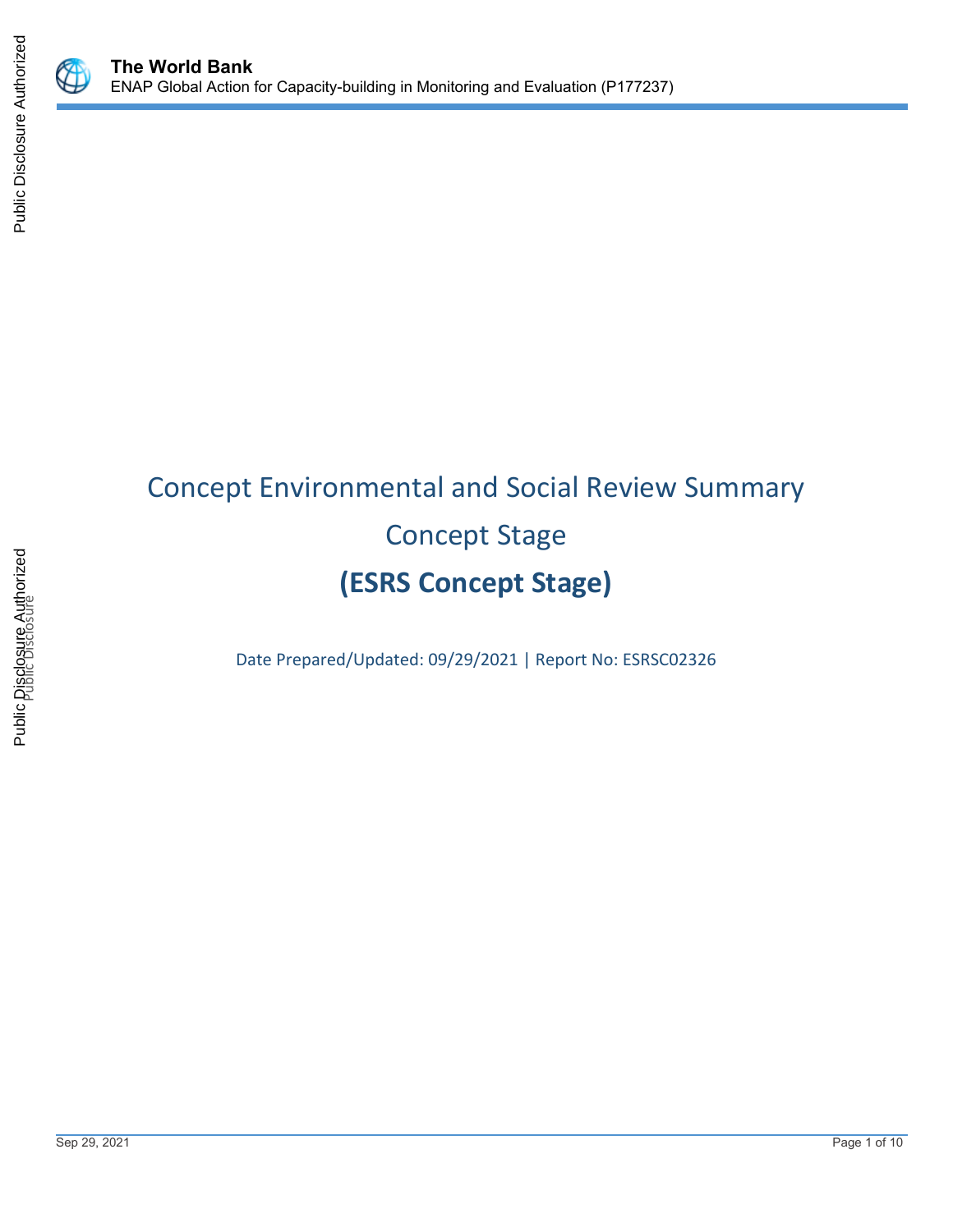

#### **BASIC INFORMATION**

#### **A. Basic Project Data**

| Country                                                | Region                                                                | Project ID                      | Parent Project ID (if any)  |  |  |
|--------------------------------------------------------|-----------------------------------------------------------------------|---------------------------------|-----------------------------|--|--|
| World                                                  | <b>OTHER</b>                                                          | P177237                         |                             |  |  |
| Project Name                                           | ENAP Global Action for Capacity-building in Monitoring and Evaluation |                                 |                             |  |  |
| Practice Area (Lead)                                   | <b>Financing Instrument</b>                                           | <b>Estimated Appraisal Date</b> | <b>Estimated Board Date</b> |  |  |
| Other                                                  | <b>Investment Project</b><br>Financing                                |                                 | 9/30/2021                   |  |  |
| Borrower(s)                                            | Implementing Agency(ies)                                              |                                 |                             |  |  |
| Ecole Nationale<br>d'Administration Publique<br>(ENAP) | Ecole Nationale<br>d'Administration Publique                          |                                 |                             |  |  |

#### Proposed Development Objective

The project's specific development objective is to improve monitoring and evaluation, capacity, and use in supported developing countries in the Francophone Africa and MENA regions. In doing so, the project will seek to build partnerships with other ECD providers in these regions to generate synergies.

This project aims to contribute to the higher-level development objective of the GEI MDTF, namely, to improve monitoring and evaluation frameworks, capacity, and use in supported developing countries for improved evidenceinformed policymaking.

| <b>Financing (in USD Million)</b> | Amount |
|-----------------------------------|--------|
| <b>Total Project Cost</b>         | 0.77   |

## **B. Is the project being prepared in a Situation of Urgent Need of Assistance or Capacity Constraints, as per Bank IPF Policy, para. 12?**

No

#### **C. Summary Description of Proposed Project [including overview of Country, Sectoral & Institutional Contexts and Relationship to CPF]**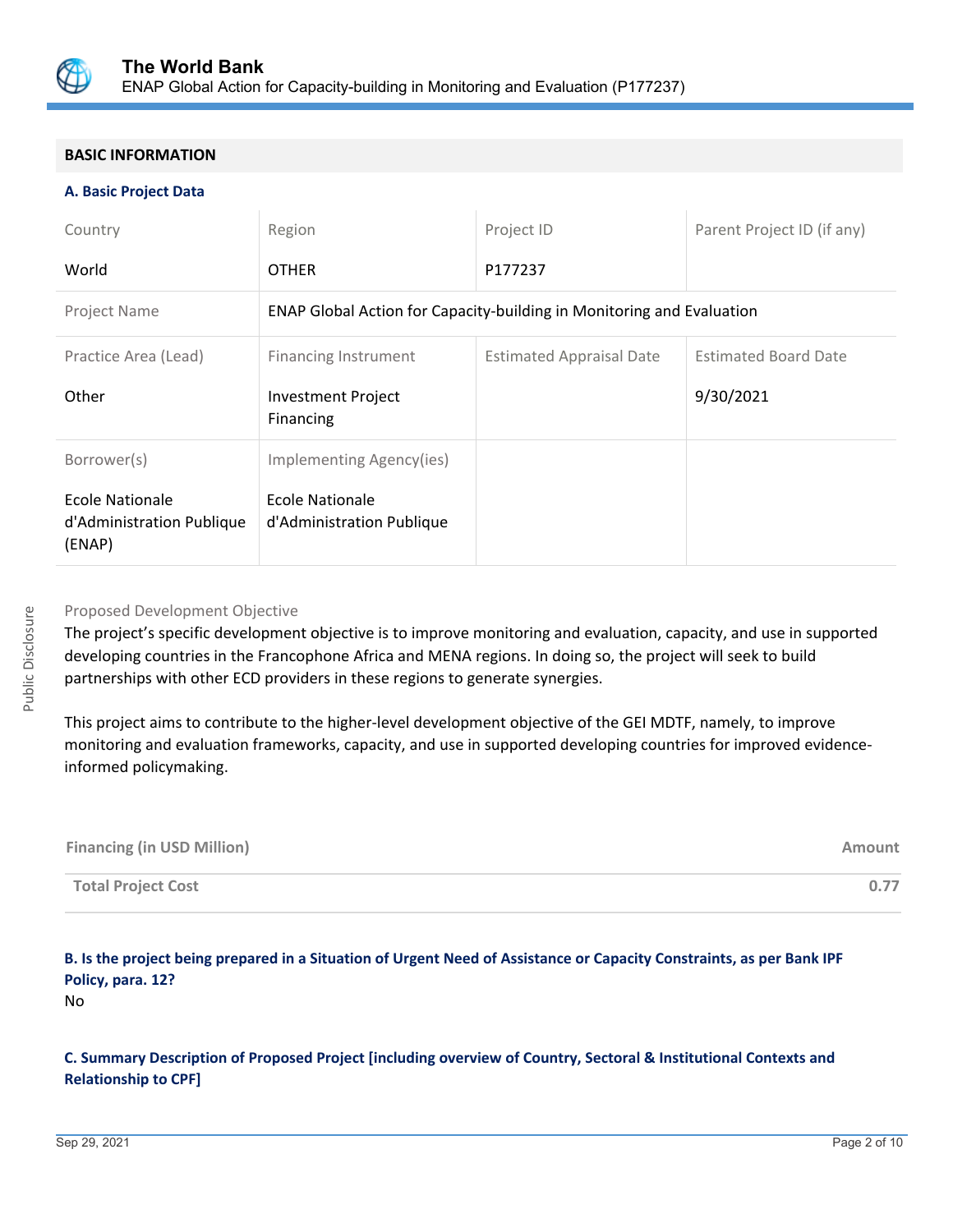

ENAP will provide high quality and relevant M&E technical assistance, trainings, and knowledge sharing activities that target government agencies, civil society organizations, evaluation professionals, parliamentarians, and decisionmakers in the Francophone Africa and MENA regions. Specifically, ENAP will strengthen the M&E capacities of individuals and organizations in Francophone Africa and MENA through the delivery of French- and Arabic-language training courses, the provision of technical assistance to client countries and institutions, and hands-on support to selected institutions to improve their M&E systems and functions. ENAP will also generate and disseminate M&E knowledge by creating knowledge products, organizing webinars, panels, and roundtables, and participating in global M&E knowledge sharing events. Lastly, ENAP will implement various accountability, feedback, and learning mechanisms to ensure that lessons learned are incorporated into its future activities.

#### **D. Environmental and Social Overview**

D.1. Detailed project location(s) and salient physical characteristics relevant to the E&S assessment [geographic, environmental, social]

ENAP is a public school located in Canada. It will provide high-quality and relevant technical assistance, training, and knowledge-sharing activities that target government agencies, civil society organizations, evaluation professionals, parliamentarians, and decision-makers in developing countries in the Francophone Africa and MENA regions. Possible beneficiary countries could include Benin, Burkina Faso, Cameroon, Côte d'Ivoire, the Democratic Republic of the Congo, Djibouti, Guinea, Madagascar, Mali, Morocco, Mauritania, Niger, Senegal, and Tunisia. The project component activities that have environmental and social implications are described below,

Component 1- Strengthen M&E Capacities of Individuals and Organizations in Francophone Africa and MENA, with a stronger focus in the Maghreb sub-region initially. The component activities will include the development of Frenchand Arabic-language M&E training materials, delivery of French- and Arabic-language M&E training for local stakeholders (M&E specialists, evaluators, government officials, and parliamentarians/decision-makers), training-oftrainers sessions, mentoring, hands-on support for evaluations, and support for analytical/research activities related to M&E.

COMPONENT 2. Generate and Disseminate M&E Knowledge. This component will include research, analytical activities, documentation of good practices in M&E, guidance notes on French and Arabic M&E terminologies, organization of webinars, panels, and virtual round tables on M&E relevant topics at regional and national levels in Francophone Africa and MENA as well as ENAP participation in global and regional M&E events.

COMPONENT 3: Management, Accountability, and Learning. This component will support ENAP program administration, oversight, and the assessments for each event, training, and the entire program.

The project is planned to be implemented over three years during 2021-2024.

## D. 2. Borrower's Institutional Capacity

ENAP is the recipient of the grant and implementing agency for the project. ENAP is a Francophone high education institution of public administration in Quebec, Canada. ENAP has been active on the international scene for over 50 years and has contributed to the reflection and evolution of public administration best practices. Over the years, ENAP has developed an expertise in knowledge and capacity building in public administration. ENAP has developed its international expertise by conducting several major international development projects, implementing interventions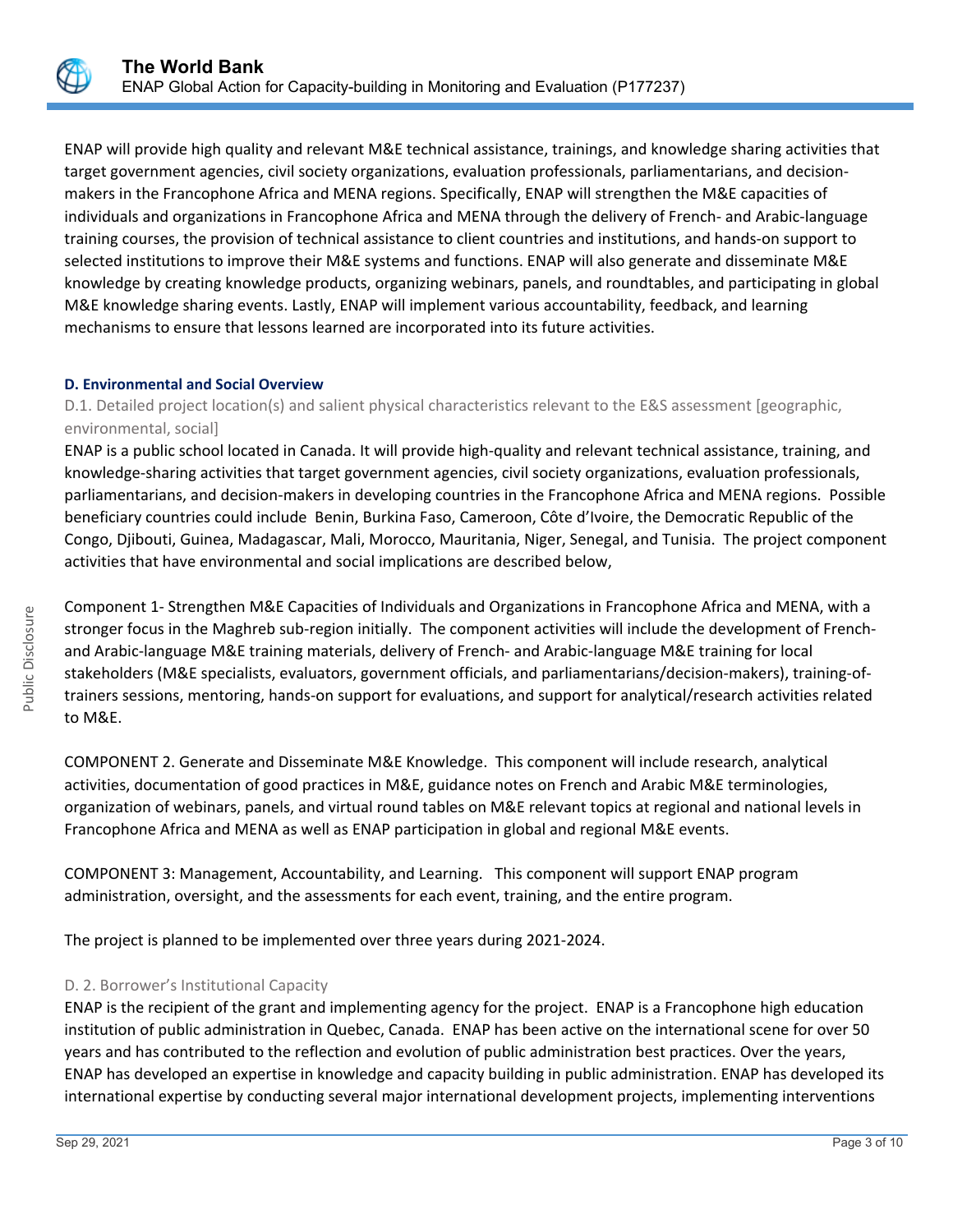

in over 30 countries, and training thousands of professional, mid-and high-level public managers and executives on the best practices of public management. A dedicated team will be mobilized to develop and deliver the M&E courses and manage other activities under the project. This team will consist of existing ENAP staff, but there's a possibility that short-term consultant experts may be engaged. The size and composition of the team are to be decided during the grant's initial execution stage. However, due to the size of the grant and the nature of the project, this team is expected to be small.

As a Quebec public university, ENAP is subject to the provincial laws of the Government of Quebec and federal laws of the Government of Canada. The general secretariat and the administration department of ENAP have dedicated professionals who ensure the highest compliance with laws, standards, and regulations.

In addition to provincial and federal laws and regulations pertaining to personal data protection, information security, sexual behavior within the workplace, and labor standards, ENAP also complies with its own policies, directives, and standards, including its:

- Policy of prevention and fight against sexual violence;
- Sustainable development policy;
- Policy against harassment, discrimination, and civility;
- Code of ethics for employees;
- Policy on intellectual property;
- Policy on information security;
- Policy on the use of technologies; and
- Collective agreements governing working conditions.

ENAP has been implementing the above-mentioned policies and rules and has had good experiences in managing relevant issues within the university.

## **II. SCREENING OF POTENTIAL ENVIRONMENTAL AND SOCIAL (ES) RISKS AND IMPACTS**

## **A. Environmental and Social Risk Classification (ESRC)** Low

## **Environmental Risk Rating** Low

The environmental risk from the grant activities is expected to be low. The grant will not support any activity related to construction or redevelopment of infrastructure. No environmental risk or potential impacts are expected on the biophysical environment, human health and safety, and/or valued environmental components from the project activities. The project activities are limited to the diagnostic assessment of M&E systems and capacity, design of M&E training materials, generation of knowledge products, delivery of online and onsite training, provision of scholarships to selected applicants, organization of learning workshops and events as well as technical advisory support to beneficiary institutions in M&E.

## **Social Risk Rating** Low

The overall project social risk is rated as low. The project activities are not expected to incur significant adverse social impacts and risks given the range and nature of activities anticipated under the grant. However, there could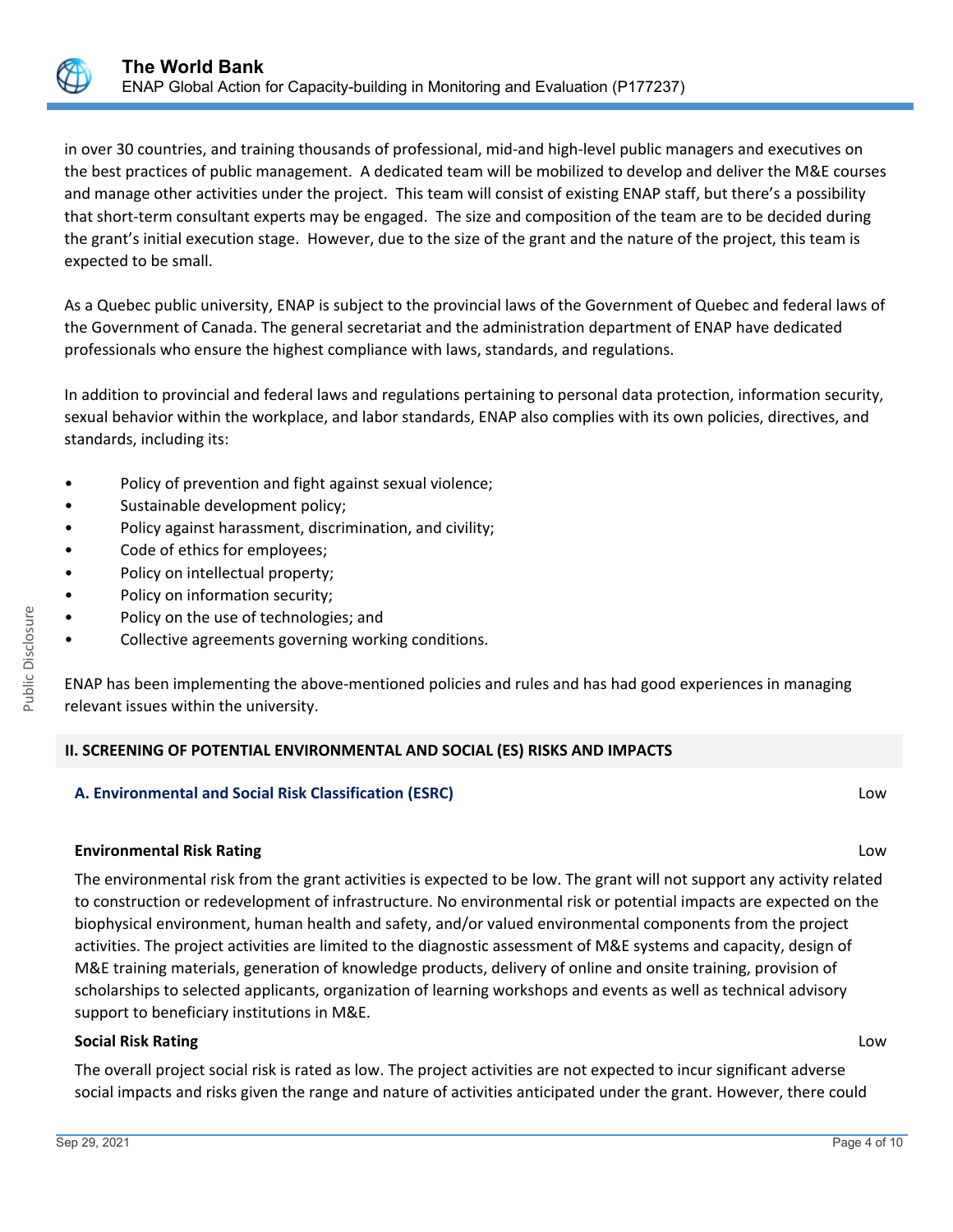

be risks associated with the employment conditions of staff by ENAP for carrying out project activities, potential sexual harassment, and gender discrimination among the project delivery team and beneficiary participants in the potential face to face project activities as a result of people's interactions in an office environment. However, these risks are considered low. They are largely confined to an office environment and will be reduced with the current COVID-19 context, as training interactions are anticipated to remain largely virtual at least for the early phase of the grant implementation. Key stakeholders involved in the project include ENAP project staff, the trainers of virtual and on-site workshops, as well as the potential participants of the workshops from government agencies, NGOs, think tanks, the private sector, and other agencies from targeted countries. The project will give priority consideration in the training programs to potential beneficiaries who represent underserved demographics, geographies, and sectors, including vulnerable disadvantaged and indigenous groups. The project will ensure broad information dissemination of its training activities and engagement to facilitate broad participation of potential beneficiaries, particularly the marginalized groups, NGOs, and other institutions who may represent vulnerable segments of society for maximum project development benefits. The project is not expected to incur major stakeholder risks.

## **B. Environment and Social Standards (ESSs) that Apply to the Activities Being Considered**

#### **B.1. General Assessment**

**ESS1 Assessment and Management of Environmental and Social Risks and Impacts**

## *Overview of the relevance of the Standard for the Project:*

The standard is relevant. The project is focusing on capacity building in monitoring and evaluation. Its activities are limited to the diagnostic assessment of M&E systems and institutional capacity, design of M&E training materials, generation of knowledge products, delivery of online and onsite training, organization of learning workshops and events as well as technical advisory support to beneficiary institutions in M&E. There are no civil works or equipment procurement involved. These activities are not expected to have significant adverse environmental and social impacts and risks.

The capacity-building efforts will have indirect positive environmental effects by supporting the strengthening, monitoring, and evaluation capacity in the beneficiary countries over natural resources, protected areas, forests, and a range of ecosystems, as well as management of (global) environmental issues such as climate change, pollution, waste, and degradation of natural systems, align with the Sustainable Development Goals (SDGs). The project will not produce any advice on policies, regulations, strategies etc. that could adversely influence environmental management.

To maximize its development benefits, the project will ensure broad information dissemination to raise awareness on the engagement of the project activities to facilitate broad participation in the training program. Targeted information dissemination will cover the marginalized groups, such as women, indigenous groups, people with disabilities, and other under-represented groups and sectors so that they can benefit equally from the project training activities.

The project will be implemented by staff members of ENAP. There may be potential labor-related issues for the project staff, such as workplace sexual harassment and gender discrimination. However, these risks are considered low. They are largely confined to an office environment and will be reduced with the current COVID-19 context, as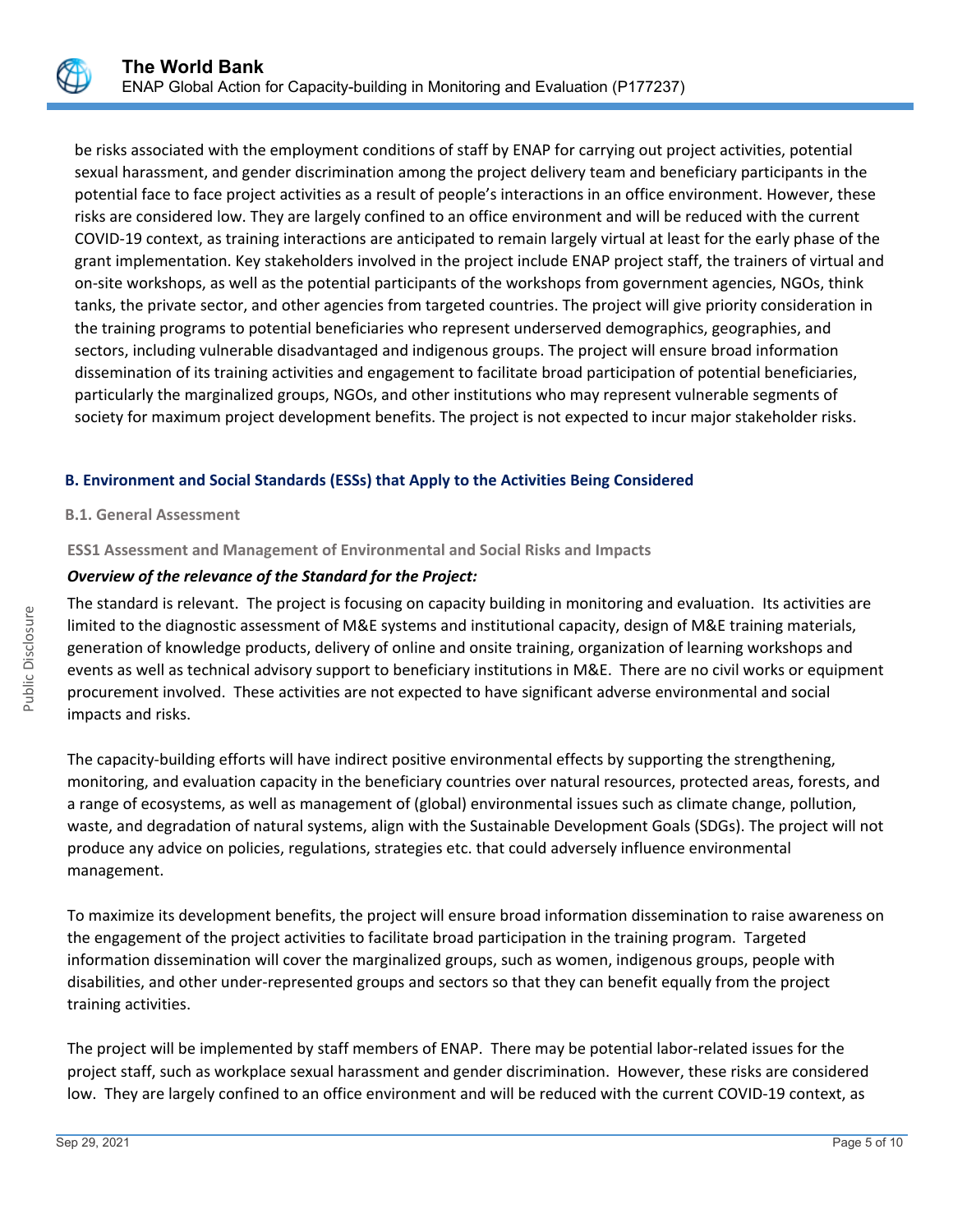

training interactions are anticipated to remain largely virtual and ENAP has a strong policy in place to address those issues.

Since no significant environmental social impacts and risks are expected from the grant activities, the recipient is not expected to conduct further risk analyses than the one carried out in this ESRS or prepare any free-standing instruments to manage the environmental social impacts and risks. An appraisal stage ESRS is also not required. The ESCP will reflect all necessary actions and measures to address any project-related environmental and social risks.

## **Areas where "Use of Borrower Framework" is being considered:**

Use of Borrower Framework is not considered.

#### **ESS10 Stakeholder Engagement and Information Disclosure**

The standard is relevant. The key stakeholders involved in this project include ENAP who will implement the project, potential partner organizations from around the world who may join forces with ENAP to implement capacitybuilding activities as and when synergies exist, and the potential beneficiary individuals and organizations from the selected developing countries. The project targets and benefits a range of stakeholders in Francophone Africa and MENA regions: (i) government agencies (including monitoring and evaluation agencies, line and sectoral ministries, and sub-national governments) looking for sustained engagements to resolve or satisfy their M&E capacity needs; (ii) civil society organizations that help strengthen the M&E systems; and (iii) evaluation professionals who need to build their capacity to conduct high-quality evaluations; and (iv) parliamentarians and decision-makers who play an important role in strengthening national M&E systems, without necessarily practicing it on a daily basis.

The project will continue the past efforts of ENAP in stakeholder engagement to improve the design of their capacity development activities. Such engagement includes feedback surveys from participants and internal engagement with the ENAP delivery team, such as after-action reviews with workshop instructors and facilitators. The stakeholder engagement activities will give particular attention and include specific considerations in its TA activity design and information dissemination efforts for potential beneficiaries from underserved and under-represented demographics, geographies, and sectors, such as women, disadvantaged, vulnerable and indigenous groups, youth, as well as institutions who may represent their interests. Further engagement with stakeholders in the broader evaluation community will be facilitated through the GEI Network and other outreach activities, such as evaluation conference presentations and more.

In addition to the existing grievance redress mechanism in place at the university, ENAP will establish the following specific mechanisms, to be aligned with ESS10 requirements, to address any grievances under the project.

- One member of the project management team will be assigned the responsibility to lead and manage grievance resolution under the project.
- All grievances will be registered, classified and the project will keep a grievance log for the record.
- Maintain an updated list of SEA/SH service providers, which can be used to refer SEA/SH related complaints.
- All grievances will be deliberated and addressed in a transparent and timely fashion. The complainants will be informed of the resolution response in a timely fashion.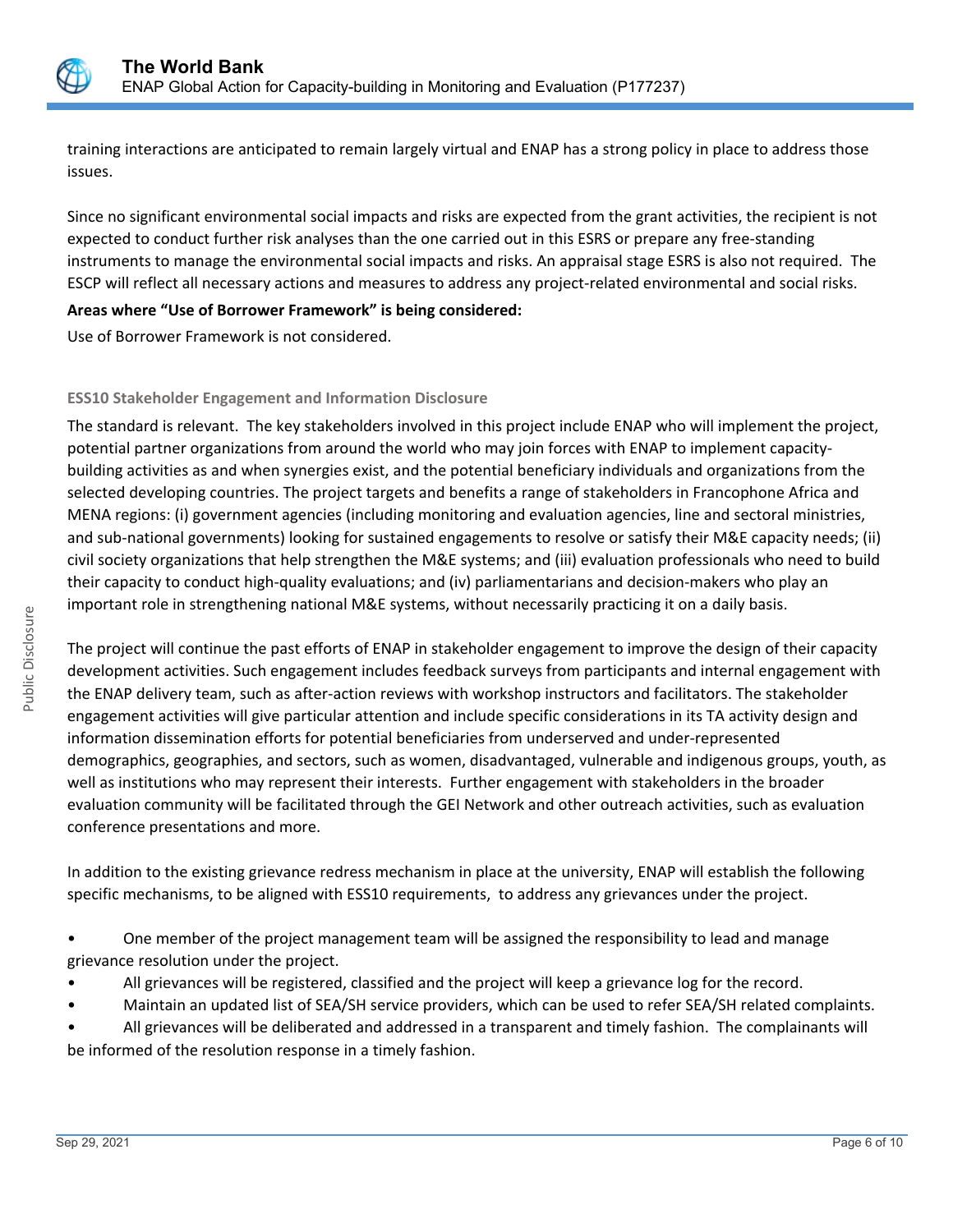

• If the complainant is not satisfied with the resolutions under the project, he or she can continue, at their own liberty, to appeal their cases under legal channels and means available under the laws of Canada or the laws of the beneficiary country where face to face interactions take place.

• The project will maintain the GRM users' identities as confidential and will accept anonymous complaints.

The above-planned actions will be reflected in the ESCP, and a description of the GRM and its processes will also be uploaded and disclosed at the ENAP's website following clearance from the World Bank. Given the nature and scale of the risks and impacts of the project, the elements of a SEP will be included in the ESCP and the preparation of a stand-alone SEP is not necessary.

#### **B.2. Specific Risks and Impacts**

**A brief description of the potential environmental and social risks and impacts relevant to the Project.**

#### **ESS2 Labor and Working Conditions**

The standard is relevant. The capacity-building activities will be provided through the existing staff of the ENAP and possibly short-term consultant experts if necessary and will be conducted in accordance with ESS1-10. A dedicated team will be mobilized to develop and deliver the M&E courses and manage other activities under the project. This team will consist of existing ENAP staff (direct workers), but there's a possibility that short-term consultant experts may be engaged. The size and composition of the team are to be determined later, during the grant's initial execution stage. However, due to the size of the grant and the nature of the project, this team is expected to be small. There could be labor risks involved with project staff members, namely SEA/SH in the office environment. ENAP will implement its capacity-building activities in accordance with the labor-related policies and procedures of Canada, supplemented by any additional necessary measures to be consistent with ESS2. The project workers will be subject to a code of conduct with provisions to prevent SEA/SH. The project team will assign one team member to take up the responsibility to manage all labor-related issues, within the timeframe specified in the ESCP. ENAP will also conduct training for all its project staff to raise their awareness on possible labor risks and their governing policies as well as procedures related to labor established in ESS2.

ENAP will follow its existing grievance redress and recruitment policy, which are in line with the national requirements of Canada and will be supplemented by measures based on ESF provisions, as needed, particularly those in ESS2 and ESS10. The human resource department of ENAP handles any workplace and employment-related complaints. Additionally, ENAP will establish specific mechanisms to address any grievances under the project in total alignment with relevant ESS 2 and 10 requirements and they will be classified as labor grievances to treat them in their own specificity. Labor-related grievances will be classified as such and addressed under the same project GRM. No separate free-standing GRM will be established for labor-related grievances.

**ESS3 Resource Efficiency and Pollution Prevention and Management**

This standard is not relevant.

**ESS4 Community Health and Safety**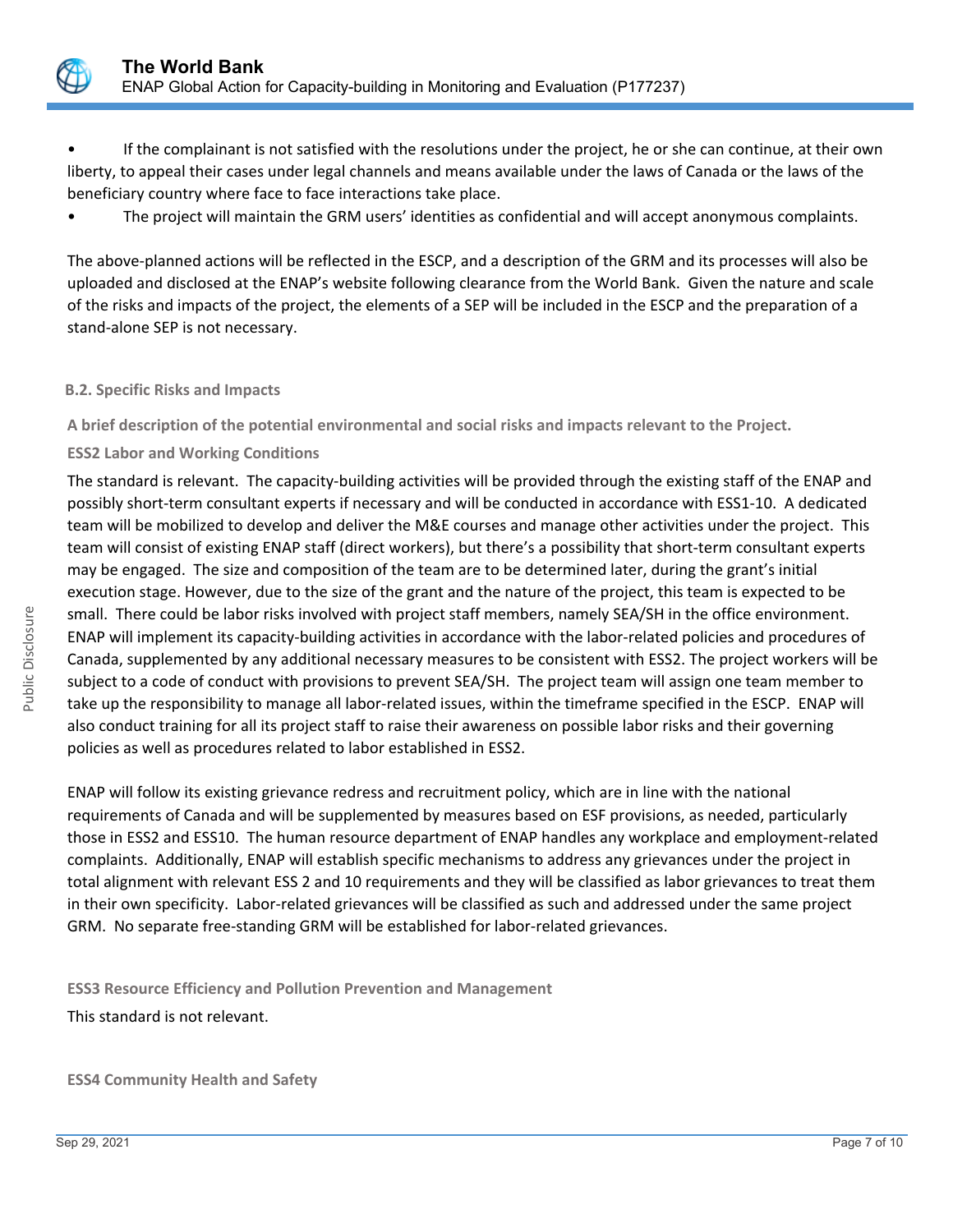

This standard is relevant. There could be sexual exploitation and abuse & sexual harassment (SEA /SH) risks among project staff members, particularly those associated to the interactions between people in an office environment, including staff members of ENAP and project beneficiary participants when in the potential face to face interactions. The project will follow relevant laws in Canada in addressing such issues, complemented by any necessary measures to be consistent with the ESF. Most of the project activities will be conducted virtually through online means which will reduce SEA/SH risks during the current COVID-19 context, which is expected to overlap largely with the grant's implementation period. Where face to face interactions are planned, ENAP will follow relevant laws of the beneficiary countries and the technical advisory and guidelines issued by World Health Organization for stakeholder engagement in the current COVID-19 pandemic situation

ENAP will designate a qualified person to monitor that the above provisions are implemented during project execution, in accordance with the timeframe specified in the ESCP

**ESS5 Land Acquisition, Restrictions on Land Use and Involuntary Resettlement** This standard is not relevant.

**ESS6 Biodiversity Conservation and Sustainable Management of Living Natural Resources** This standard is not relevant.

## **ESS7 Indigenous Peoples/Sub-Saharan African Historically Underserved Traditional Local Communities**

This standard is not relevant. However, project capacity-building activities are open to all eligible participants in the targeted countries and potential TA beneficiaries could include members from indigenous peoples/sub-Saharaan African historically underserved traditional local communities and/or institutions such as NGOs or other institutions who may work and represent the interests of such communities. Therefore, the project will ensure broad information dissemination on the design and engagement of the project activities to facilitate their participation in the capacity-building programs. ENAP is quite active in this regard and has been offering three Gestion publique en contexte autochtone programs designed specifically to serve the need of Indigenous managers across Québec

**ESS8 Cultural Heritage** This standard is not relevant.

**ESS9 Financial Intermediaries** This standard is not relevant.

#### **B.3 Other Relevant Project Risks**

None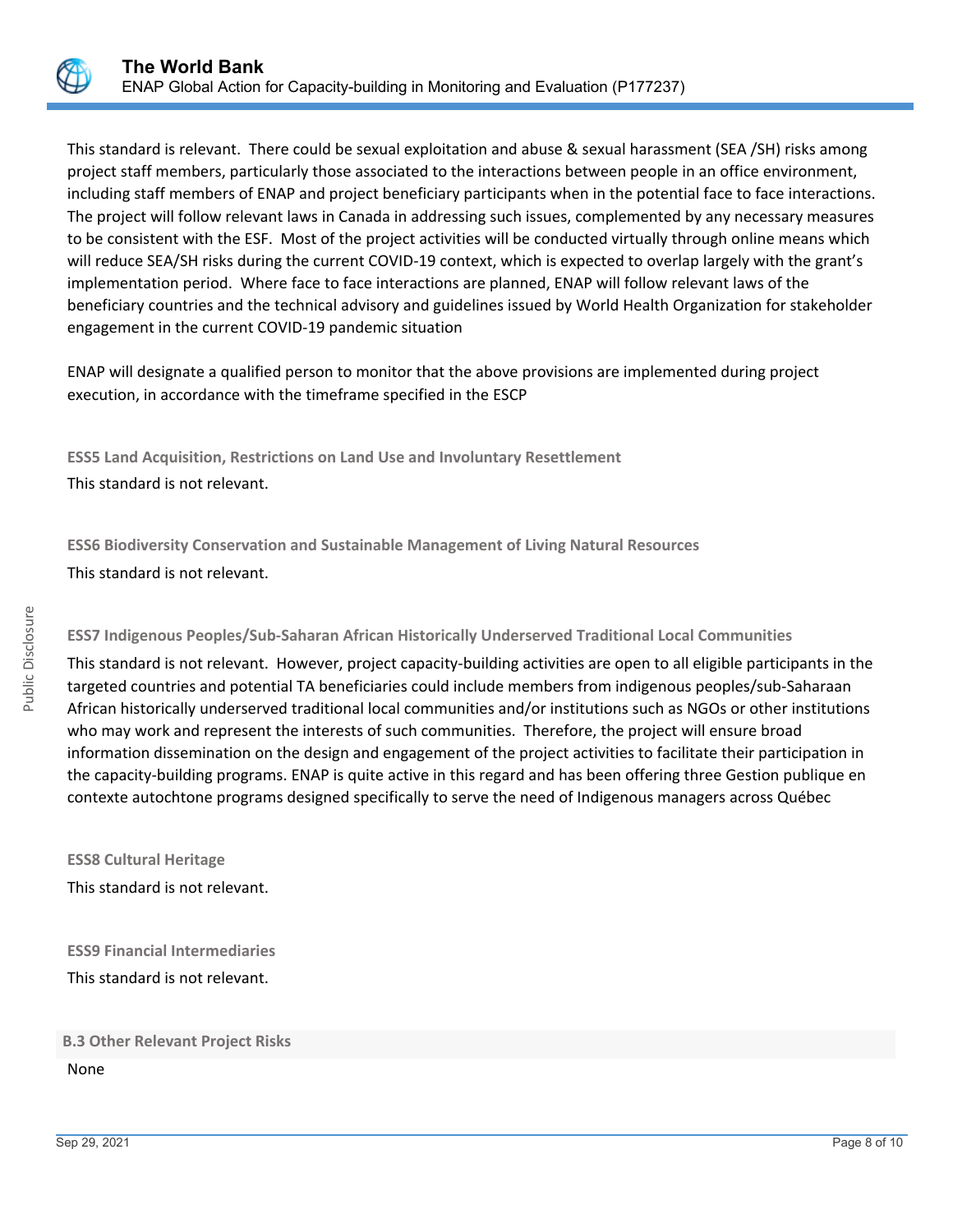

| <b>C. Legal Operational Policies that Apply</b>               |     |
|---------------------------------------------------------------|-----|
| OP 7.50 Projects on International Waterways                   | No. |
| OP 7.60 Projects in Disputed Areas                            | No. |
| <b>III. WORLD BANK ENVIRONMENTAL AND SOCIAL DUE DILIGENCE</b> |     |

**A. Is a common approach being considered?** No **No. 2016** No. 2016 No. 2017 No. 2018 No. 2018 No. 2019 No. 2019 No

**Financing Partners**

None

**B. Proposed Measures, Actions and Timing (Borrower's commitments)**

**Actions to be completed prior to Bank Board Approval:**

None

#### **Possible issues to be addressed in the Borrower Environmental and Social Commitment Plan (ESCP):**

The project will include in the ESCP agreed actions and commitments in compliance with ESS2 on Labor, ESS4 on Community Health and Safety, and ESS10 on stakeholder engagement and grievance redress mechanisms.

#### **IV. CONTACT POINTS**

| <b>World Bank</b> |                         |        |                                      |
|-------------------|-------------------------|--------|--------------------------------------|
| Contact:          | Fabio Pittaluga         | Title: | Senior Social Development Specialist |
| Telephone No:     | +1-202-458-9367         | Email: | fpittaluga@worldbank.org             |
| Contact:          | R Jason Thomas Mayfield | Title: | <b>Senior Operations Officer</b>     |
| Telephone No:     | +1-202-458-5995         | Email: | jmayfield@worldbank.org              |

**Borrower/Client/Recipient**

Borrower: Ecole Nationale d'Administration Publique (ENAP)

**Implementing Agency(ies)**

Implementing Agency: Ecole Nationale d'Administration Publique

## **V. FOR MORE INFORMATION CONTACT**